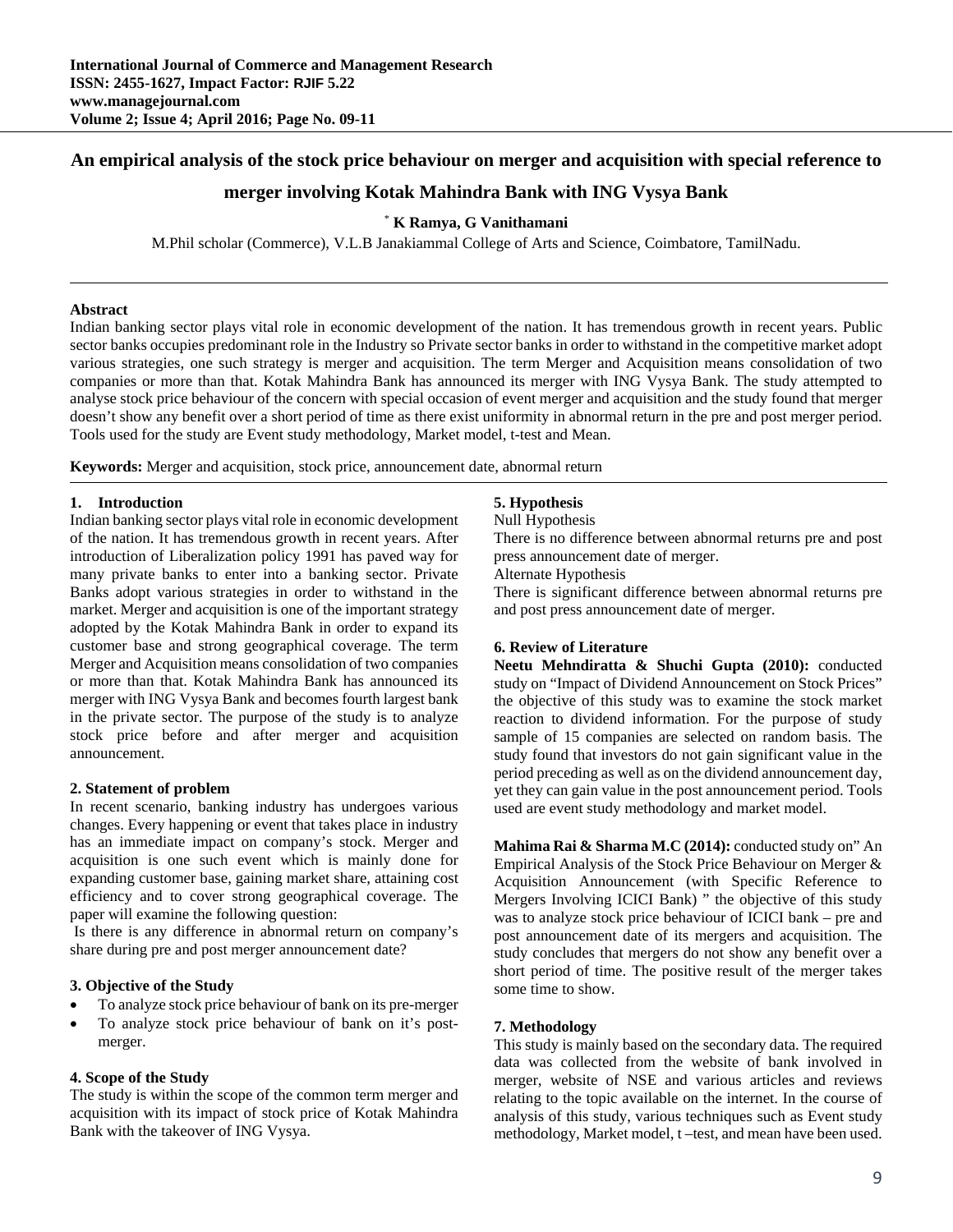**7.1 Event study methodology:** It is widely used to measure the impact of a particular event on value of the firm such as earnings announcement, stock splits, dividend announcement and Merger and Acquisition announcement. In this study, event study analysis was adopted for analyzing the stock price performance. For the purpose of this study, the period of 120 days are taken i.e. 60 days pre & post press announcement date of merger and the first date of announcement of merger was taken as the event date (day zero). Trading days prior to the merger announcement were numbered as -1,-2 and so on. The event days after merger were numbered as +1, +2 and so on. The maximum time window involved in this study was -60 days to +60 days. Other short windows of -30 to +30 and -5 to +5 days were also applied.

Returns of the stock were calculated by formula:

Eq. (1)

stock return 
$$
= \frac{\text{Today's price} - \text{Yesterday's price}}{\text{Yesterday's price}} * 100
$$

**7.2 Market model:** The expected rate of return on stock was found out using market model. The parameters under the market model were estimated by regressing daily stock return of the bank under study on the NSE market index over the estimation period.

The equation for the market model: Eq. (2)

 $Rit = ai + bi (Rmt) + eit$ 

Where  $\text{Rit} = \text{return on security } i$  in period t,  $ai =$  intercept (called alpha),  $bi = beta$  for security i,  $Rmt = return on the market in period t,$  $eit = error term on security i in period t,$ 

Beta is calculated by using the following formula:

$$
\text{Beta} = \frac{n\sum XY - (\sum X)(\sum Y)}{n\sum X^2 - (\sum X)^2}
$$

Where  $X$  is the market index return and  $Y$  is the stock return Alpha is calculated by using the following formula:

# $Alpha = \overline{Y} - Beta(\overline{X})$

The daily excess or Abnormal return for the security is estimated by Abnormal return = Actual stock return – Expected stock return i.e.  $XR = Rt - E (Rt)$ 

Where  $t = day$  relative to an event.  $XRt = Excess$  return on the security for day t.  $Rt =$  Actual Return on the security for day t.  $E(Rt) =$  Expected rate of return on the security for day t.

The Cumulative Abnormal Return (CAR) of merger announcement in a 60 day (-60, +60) window were estimated by summation of the abnormal returns in the window.

The null hypothesis formulated was tested by using the t-test at 5% level of significance to these abnormal returns.

#### **8. Result and Discussion**

The study of market model shows that the values of parameter Alpha and Beta was found to be 0.18 and 0.74 percent respectively. The share price analysis reveals that the announcement day return was found to be -0.69 percent

(table1). Cumulative return for the period  $-5$  to  $+5$  shows that cumulative return increased from -1.296 percent to 2.18 percent (table1). The excess return on announcement day was 0.78 percent (table 4) under the market model. These positive excess return indicate that market was reacting to the merger news and further mean abnormal return for all other windows shows positive gain except for  $(-5 \text{ to } +5)$  window period it shows marginal gain. The value of t- test for t+30 and t-30 days was 0.581618. Hence the calculated value is lesser than table value so null hypothesis was accepted at 5% level of significance that shows that there is no significant difference in abnormal return pre and post press announcement date of merger.

|  |  | Table 1: Kotak Mahindra Bank's Daily Stock Return |
|--|--|---------------------------------------------------|
|  |  |                                                   |

| Day t | Date           | <b>Stock return</b> | <b>Cumulative return</b> |
|-------|----------------|---------------------|--------------------------|
| $-5$  | $13 - 11 - 14$ | $-1.296$            | $-1.296$                 |
| $-4$  | $14 - 11 - 14$ | $-1.64$             | $-2.94$                  |
| $-3$  | $17 - 11 - 14$ | 1.34                | $-1.596$                 |
| $-2$  | $18 - 11 - 14$ | $-2.08$             | $-3.676$                 |
| $-1$  | 19-11-14       | $-0.69$             | $-4.366$                 |
| 0     | $20 - 11 - 14$ | 1.136               | $-3.23$                  |
|       | $21 - 11 - 14$ | 8.57                | 5.34                     |
| 2     | $24 - 11 - 14$ | $-0.61$             | 4.73                     |
| 3     | $25 - 11 - 14$ | $-1.85$             | 2.88                     |
| 4     | $26 - 11 - 14$ | $-0.62$             | 2.26                     |
| 5     | $27 - 11 - 14$ | $-0.078$            | 2.18                     |

**Source-** calculated

**Table 2:** Mean Returns percent for Different Time Window Period

|                   | $-60$ to $+60$ | $-30$ to $+30$ | $-5$ to $+5$ |
|-------------------|----------------|----------------|--------------|
| Mean              |                | 30<br>U.J      | 198          |
| Course coloulated |                |                |              |

**Source-** calculated

**Table 3:** Mean Abnormal Return for Different Window Period

|      | $-60$ to $+60$ | $-30$ to $+30$ | $-5$ to $+5$ |
|------|----------------|----------------|--------------|
| Mean | $-0.004$       | ).138          |              |
|      |                |                |              |

**Source-** calculated

**Table 4:** Abnormal Return for 30 Days Before and After Announcement Date

| Day<br>t | <b>Abnormal Return</b><br>Percent | <b>Cumulative Abnormal</b><br>Return |
|----------|-----------------------------------|--------------------------------------|
| $-30$    | 0.74                              | 0.74                                 |
| $-29$    | $-0.14$                           | 0.60                                 |
| $-28$    | 0.11                              | 0.71                                 |
| $-27$    | $-0.64$                           | 0.07                                 |
| $-26$    | 1.0                               | 1.07                                 |
| $-25$    | $-1.23$                           | $-0.16$                              |
| $-24$    | 0.15                              | $-0.01$                              |
| $-23$    | 0.47                              | 0.46                                 |
| $-22$    | $-1.22$                           | $-0.76$                              |
| $-21$    | 0.37                              | 0.39                                 |
| $-20$    | $-0.75$                           | $-1.14$                              |
| $-19$    | 0.35                              | $-0.79$                              |
| $-18$    | 4.04                              | 3.25                                 |
| $-17$    | $-0.489$                          | 2.76                                 |
| $-16$    | 2.24                              | 5.00                                 |
| $-15$    | $-0.72$                           | 4.28                                 |
| $-14$    | $-1.02$                           | 3.26                                 |
| $-13$    | 0.40                              | 3.66                                 |
| -12      | 0.65                              | 4.31                                 |